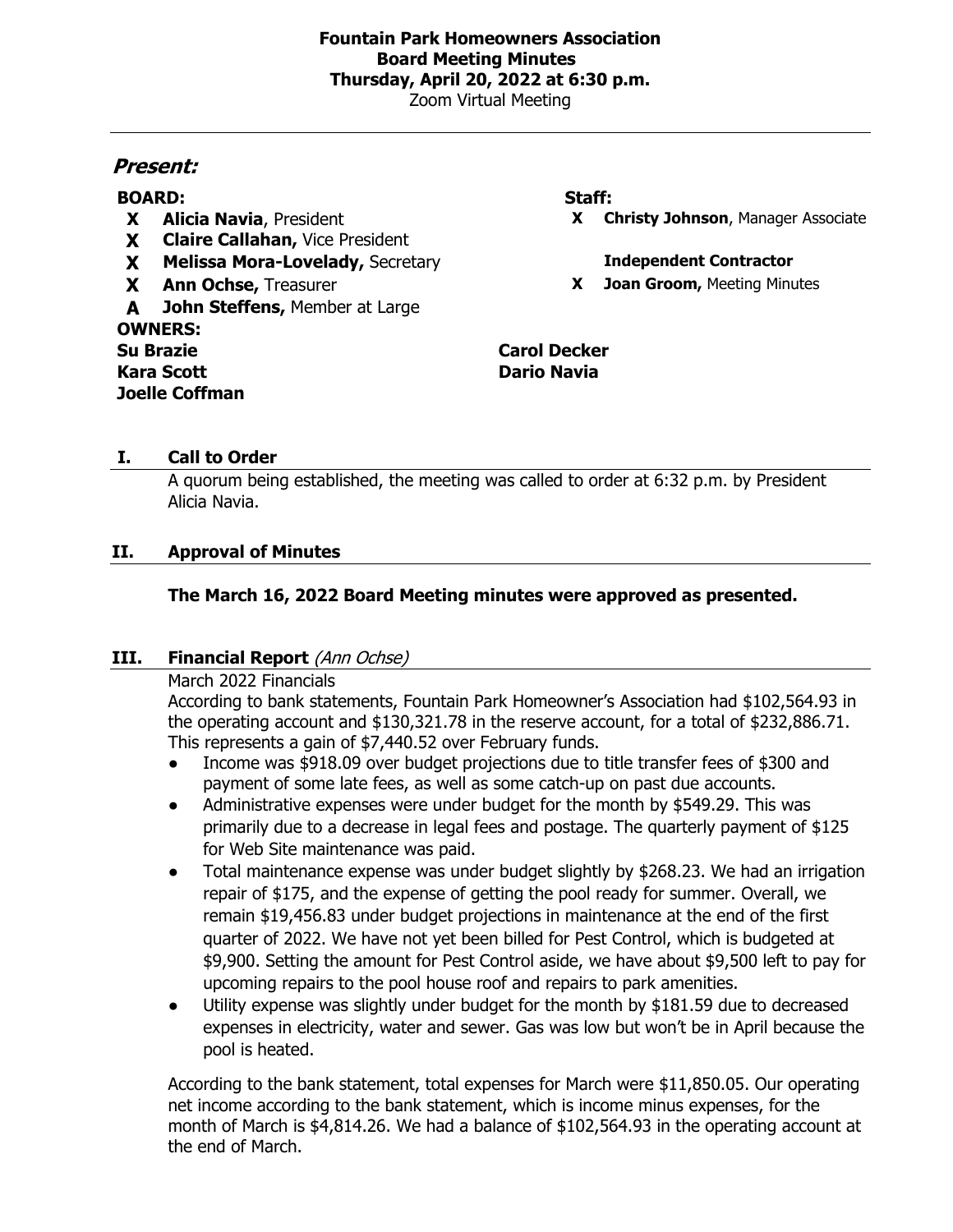This includes \$3,485.00 transferred out of operating and into reserve. The reserve account earned \$16.26 interest for the month. Novak was paid \$875 for recreational specifications, leaving us with \$130,321.78 in the reserve account at the end of March.

# **IV. Reports**

- A. Landscaping (Claire Callahan)
	- On March 17 Claire sent documentation to Mr Callen of LandTamers that FP had not received the crew hours contracted for and asked for a credit. She received a response. \$712.50 will be credited on the next invoice.
	- Proposal for park mistletoe removal
		- $\circ$  LandTamers \$1,875 for 32 trees. This requires a special crew. Regular crew removes anything low enough to reach. Claire would like to get a couple more bids and include limbs hanging over the fence onto our property from the adjoining community.
		- o Christy will solicit more bids.
	- Addition of "Landscape Ecology" information on website
		- $\circ$  Two documents Watershed Management Report from 2019 & Healthy Soils Initiative Powerpoint presentation by Joelle Coffman. Webmaster said it could be done. We will maintain 4 columns with these documents under Useful Information. Board concurred.

# **A motion was made and seconded (Navia/Callahan) to add to Website under Useful Information column a section called Landscape Ecology consisting of Watershed Management Report from 2019 and Healthy Soils Initiative Powerpoint Presentation and remove the COT paving petition response from 2018. Motion passed.**

- Painting picnic tables & benches; replacing playground swing chains
	- $\circ$  Tables and benches are peeling and need to be painted. Swings have a protective coating over the chains, which is cracked and peeling.
	- $\circ$  Alicia suggested Rich Waldren for the job. If he is not available, she suggested Greg Brubaker. Melissa requested swings be oiled. Playground equipment looks fine.
- B. Pool (Alicia Navia)
	- Pool has been open for 3 weeks and is heated. There are no issues at this time. E-konomy will honor Worry Free contract through 2022. Alicia asked for a letter of intent, but has not received one. Christy will call tomorrow.
		- $\circ$  Joelle reported the pool deck needs to be cleaned. Alicia said Leon comes twice per week. She also mentioned cigarette butts need to be removed from the ashtray near the gate.
	- Ramada roof recoating proposal
		- $\circ$  Roof Recoating Specialists \$800, which includes \$300 discount
		- $\circ$  It's been 5 years since the last coating and this coating will extend the warranty for another 5 years. The roof is fine, just needs resealing.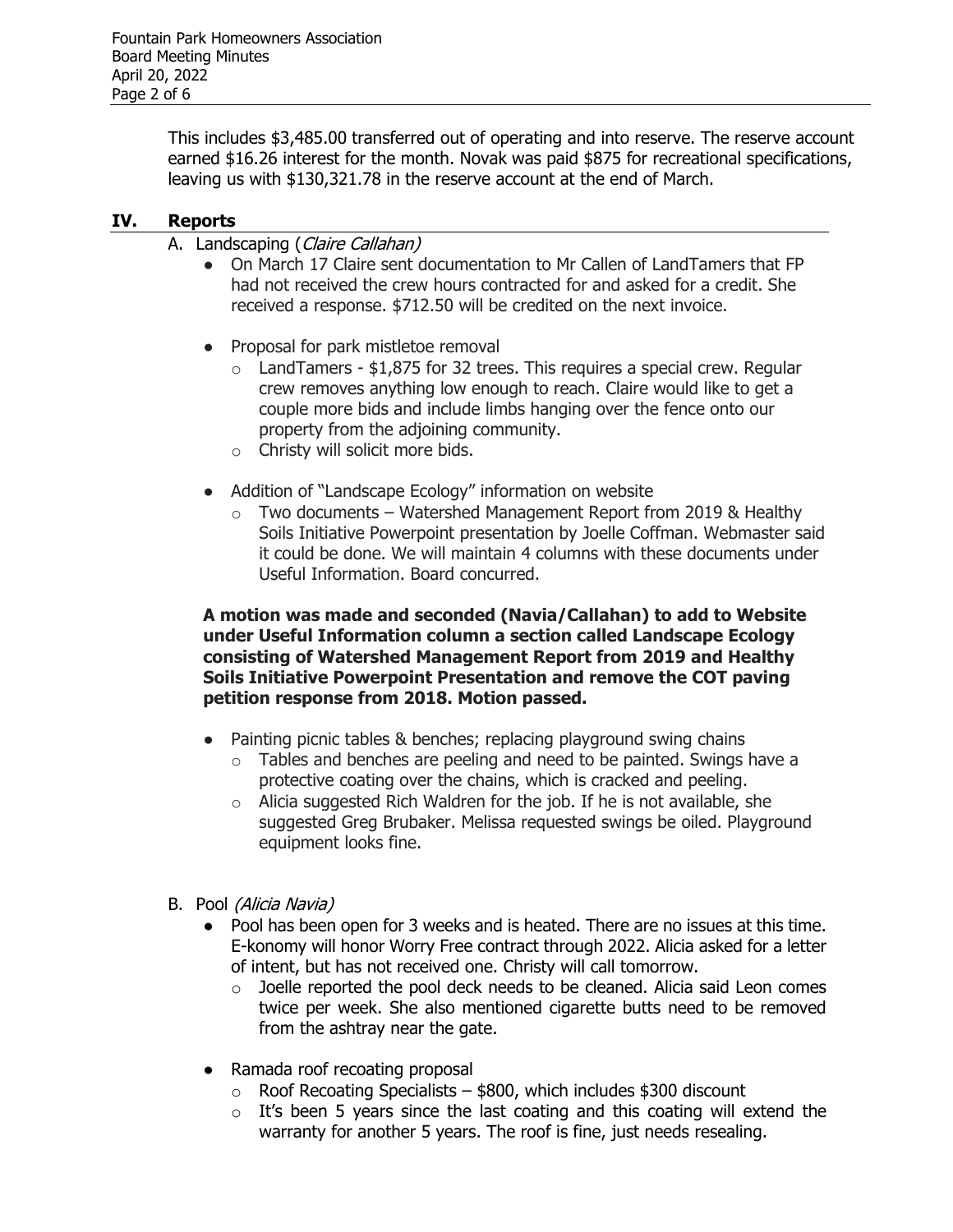# **A motion was made and seconded (Navia/Callahan) to approve paying Roof Recoating Specialists \$800 to recoat Ramada roof to extend warranty for another 5 years. Motion passed.**

- Attorney invoice for revised pool guidance consultation
	- $\circ$  Smith & Wamsley \$739.50
	- o Attorney added several items to the pool rules that had been deleted to cover liability.
	- $\circ$  Owners can bring quests to the pool as long as the owner accompanies the guest.

# **A motion was made and seconded (Ochse/Navia) to approve payment of the complete \$739.50 bill to Smith & Wamsley. Motion passed.**

- Pool parties
	- o No pool parties or social gatherings. Kara noticed guests at the pool and was confused about the rule. It seems contradictory to allow guests but not social gatherings.
	- o Alicia clarified there cannot be any food or drink, just guests. People are there at their own risk and should follow all of the COVID cleaning protocols. Kara still finds the difference confusing as from her perspective having a number of guests constitutes a social gathering whether or not there is food.
	- $\circ$  Claire Callahan now has the book to register a pool party when they resume. The \$50.00 deposit is returned when the pool area is cleaned up.
- C. Security (John Steffens)
	- No report.
- D. Hospitality (Kara Scott)
	- Kara received a report of new homeowners for March and will greet them.
- E. Governing Docs Revision (A. Ochse)
	- CC&Rs Homeowners Approval Update
		- o 100 residents have approved, so we need 20 more to pass.
		- o AZ Supreme Court ruled that if CC&R revisions are different or new there has to be a link to something in the original CC&R's document of the HOA. If the link is not there, 100% homeowner approval is necessary.
		- $\circ$  Ann confirmed topics were already in the CC&Rs; the committee along with the attorney essentially just cleaned up the language and brought it into compliance with state and local laws.
- F. ACC (A Ochse, C Callahan)
	- None
- G. Newsletter (Sorraiyya Beheshti)
	- Reports for May Splash edition are due to Sorraiyya by 5 PM Sunday, April 24<sup>th</sup>. Please send in a timely manner.
- H. Compliance (M. Lovelady)
	- No report.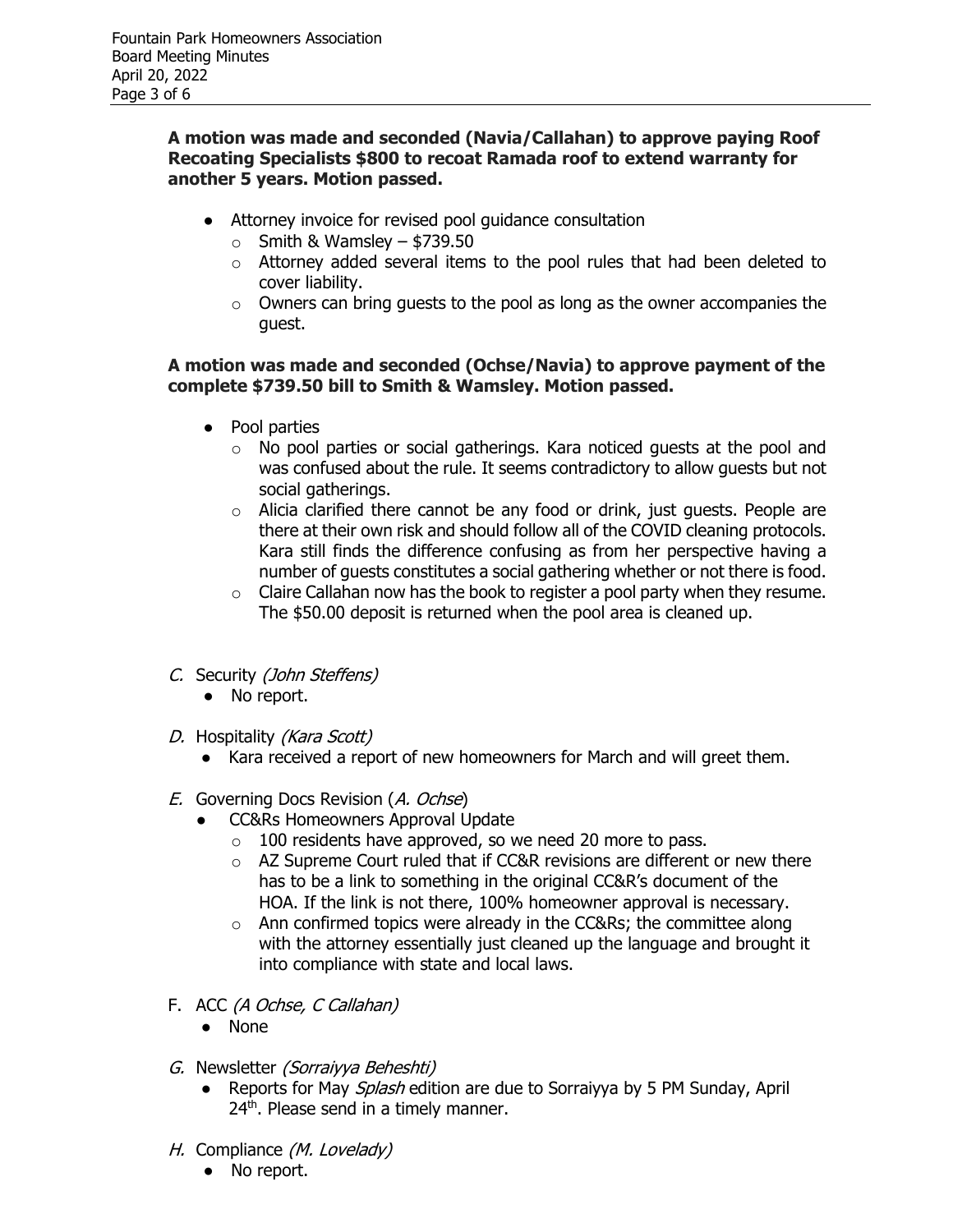- I. Recreational Committee (Alicia Navia)
	- Revised Proposal for Electrical Panels Upgrade
		- $\circ$  Do not exceed amounts United \$1,350; Cascade \$575
		- $\circ$  Job is cleanup, not replacing anything.

# **A motion was made and seconded (Ochse/Navia) to approve Cascade to upgrade electrical panels. Motion passed.**

- Architectural Plans status
	- $\circ$  Committee met with the owner of Novak Environmental last month and made decisions on materials and colors, which were confirmed as placeholders that can be changed. Plans are not ready yet.
- J. Management Report (Christy Johnson)

### In Escrow

#### 3/1/2022-3/31/2022

# Escrow Date:

|                                          | Louiuw Dalt.     |          |                                              |                 |                       |
|------------------------------------------|------------------|----------|----------------------------------------------|-----------------|-----------------------|
| New Owner                                | Unit Address 1   | Lot<br># | Previous Owner                               | Process<br>Date | <b>Escrow</b><br>Date |
| <b>BDB Capital LLC</b>                   | 9022 E Seneca St | 152      | Barbara & Larry<br>Snowberger<br>Meleah Ruth | 3/17/2022       | 3/8/2022              |
| FKH SFR PropCo JLP<br>Kathleen Johnson & | 1800 N Ranch Dr  | 89       | Whetstone                                    | 3/18/2022       | 3/15/2022             |
| <b>Curtis Thompson</b>                   | 1824 N Ranch Dr  | 87       | Krista Anderson                              | 3/29/2022       | 3/15/2022             |

## **March 2022 Financials**

| <b>Total Assets:</b> | \$232,456.64 |
|----------------------|--------------|
| Reserve Account:     | \$130,321.78 |
| Operating account:   | \$102,134.86 |

**Exceptions to February Financials: Expenses Administrative Expenses**: **under by \$549.29.** Postage and copies under budget by \$36,46. **Maintenance Expenses: Under budget by \$268.23. Utilities: Under budget by \$181.59. Total Operating Expense for March is \$7,215.55 Under budget YTD by \$21,842.17. Reserve Contribution is \$3485.**

**Reserve Expense: \$875 was paid to Novac for design development for recreation area..** 

## **ARC**

Lot 89 – Exterior painting – no approval needed

# **Alpha Graphics bill**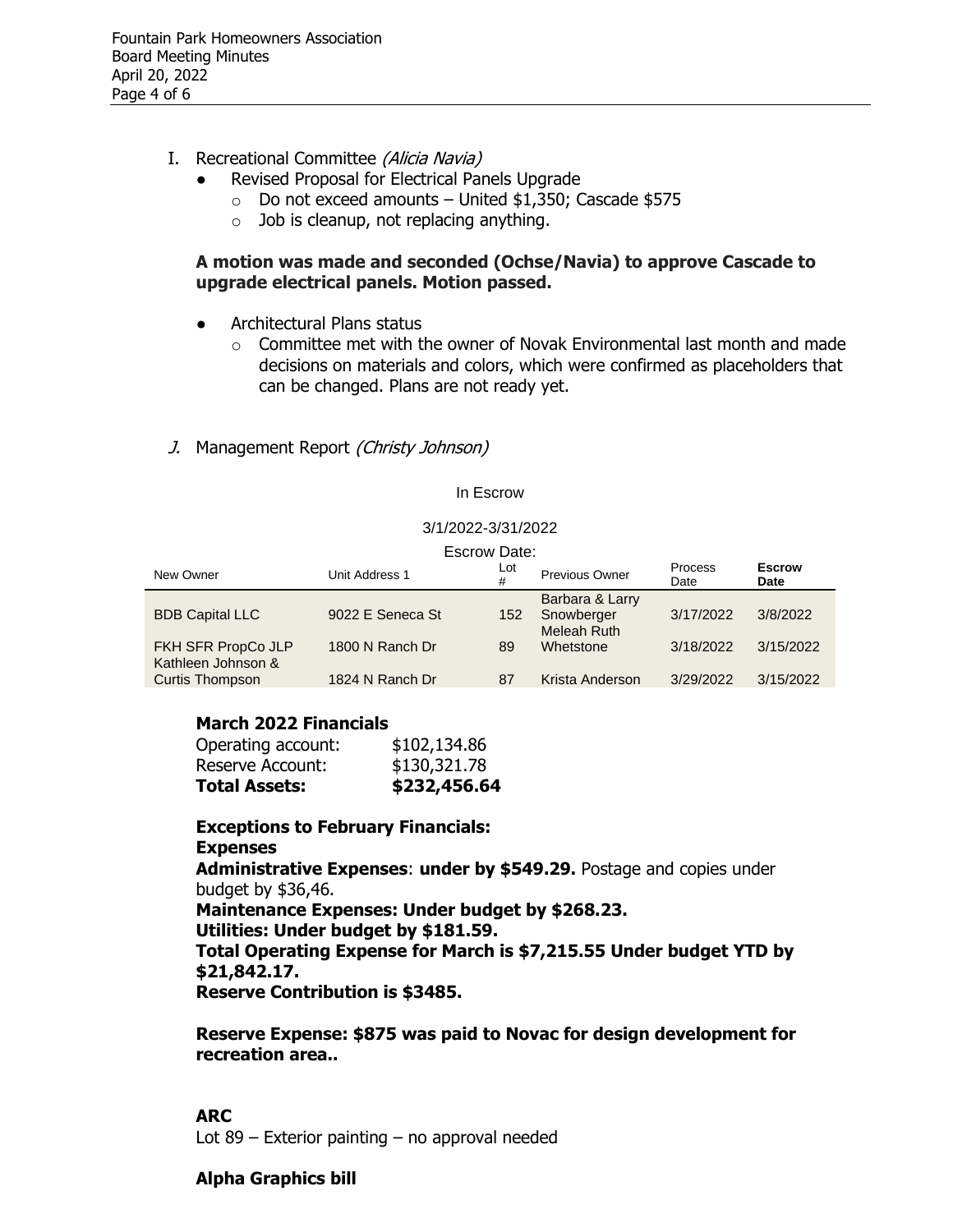# **A Motion was made and seconded (Lovelady/Callahan) to approve payment of Alpha Graphics bill for \$81.53. Motion passed.**

### **V. New Business**

- Proposals for painting wall & entrance monuments
	- $\circ$  Facelift Painting \$4,750, includes paint
	- $\circ$  It was not possible to get additional bids after several months.
	- o Alicia wondered if pillars at the pool need to be painted. Pillars not to be included.

# **A motion was made and seconded (Ochse/Navia) to approve paying Facelift Painting \$4,750 from Reserve Account to paint wall and entrance monuments. Motion passed.**

- Change Annual Meeting
	- o ByLaws state Annual Meetings need to be in the first quarter of the year. December is a difficult month to prepare all documents necessary for the Annual Meeting because of the holidays and PPI is closed at the end of December for 2 weeks. This makes it difficult to get notices out on time, and people are involved in holiday activities and not interested in considering serving on the Board. Claire suggested moving the meeting to the middle of February.
	- $\circ$  This year there will be 3 director seats open.

## **A motion was made and seconded (Callahan/Navia) to change the Annual Meeting date to February in 2023. Motion passed.**

## **VI. Owner Comments**

Kara requested a copy of Splash be added to the pool bulletin board. She thanked Claire for initiating awareness of cracks in Ricardo Small wash. That's in process now. Who is responsible for easement along the wash? She always thought it was the homeowners. There are trees overgrowing along the whole wash, which will impede water flow. She sent photos to the city which stated that it is the homeowner's responsibility. Claire thought since one side of the easement is the city's, the other side should be as well. Christy said the setback belongs to the city. She will research more. Ann suggested asking the attorney. Dario talked to a city engineer in 2018 and was given the information that the easement is part of the city. He will provide contact information. Carol Decker shared experience with 5 city officials who told her owners were responsible. Alicia requested Christy get a definite official answer.

## **VII. Next Meeting**

May 18, 2022 Meeting at 6:30 p.m. via Zoom

### **VIII. Adjournment**

**▪ There being no further items of business, the meeting adjourned at 8:19 p.m.** 

|                                     | Term<br><b>Ends</b> | <b>Phone</b> | <b>Cell</b> | Email                                       |
|-------------------------------------|---------------------|--------------|-------------|---------------------------------------------|
| <b>Alicia</b><br>Navia<br>∵residen⊾ | 2023                |              | 4067        | Ainavs31<br>`9@.<br>mail.com<br>$\cdot$<br> |